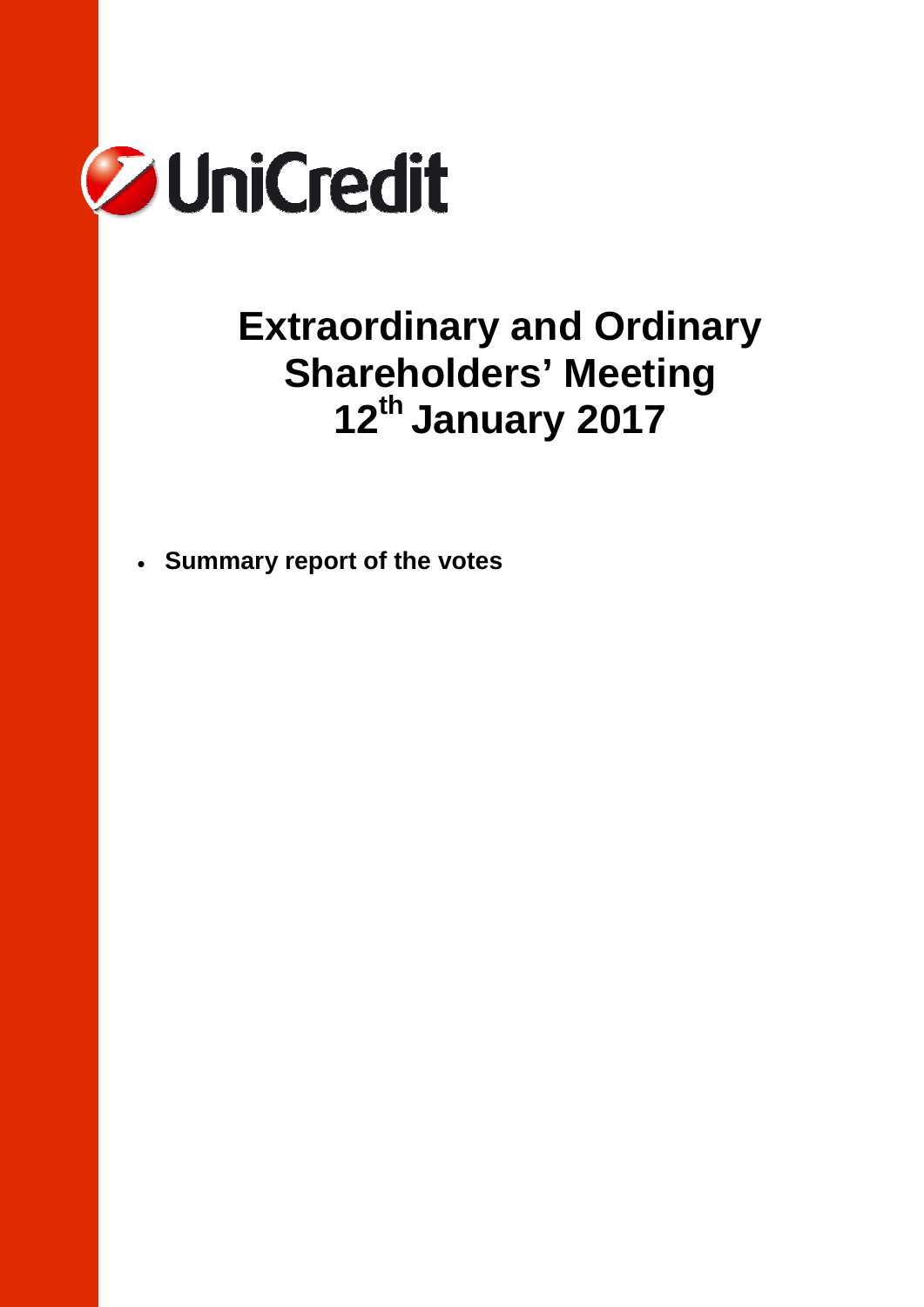## **UNICREDIT S.p.A.**

## **ORDINARY AND EXTRAORDINARY SHAREHOLDERS' MEETING 14TH OF APRIL 2016**

#### **Attendance to the meeting: no. 1,828 Shareholders in person or by proxy representing no. 3,217,463,672 ordinary shares corresponding to 52.080906% of the ordinary share capital.**

#### **SUMMARY REPORT OF THE VOTES ON THE AGENDA OF THE MEETING**

**Share capital increase**

|              | NO. OF<br><b>SHAREHOLDERS</b><br><b>(IN PERSON OR BY)</b><br>PROXY) | <b>NO. OF SHARES</b> | <b>% ON ORDINARY SHARES</b><br><b>REPRESENTED</b> | % ON SHARES ADMITTED<br><b>TO VOTE</b> | % ON ORDINARY<br><b>SHARE</b><br><b>CAPITAL</b> |
|--------------|---------------------------------------------------------------------|----------------------|---------------------------------------------------|----------------------------------------|-------------------------------------------------|
| In Favour    | 1660                                                                | 3,108,426,664        | 96.623277                                         | 99.630921                              | 50.315930                                       |
| Against      | 143                                                                 | 5,811,518            | 0.180647                                          | 0.186270                               | 0.094071                                        |
| Abstentions  | 10                                                                  | 5,661,851            | 0.175995                                          | 0.181473                               | 0.091648                                        |
| Not Voting   |                                                                     | 41.675               | 0.001295                                          | 0.001336                               | 0.000675                                        |
| <b>Total</b> | 1818                                                                | 3,119,941,708        | 96.981214                                         | 100.000000                             | 50.502323                                       |

#### **Reverse stock split**

|             | NO. OF<br><b>SHAREHOLDERS</b><br><b>(IN PERSON OR BY)</b><br>PROXY) | <b>NO. OF SHARES</b> | <b>% ON ORDINARY SHARES</b><br><b>REPRESENTED</b> | <b>% ON SHARES ADMITTED</b><br><b>TO VOTE</b> | % ON ORDINARY<br><b>SHARE</b><br><b>CAPITAL</b> |
|-------------|---------------------------------------------------------------------|----------------------|---------------------------------------------------|-----------------------------------------------|-------------------------------------------------|
| In Favour   | 1690                                                                | 3,113,965,483        | 96.795447                                         | 99.808451                                     | 50.405586                                       |
| Against     | 113                                                                 | 312,350              | 0.009709                                          | 0.010011                                      | 0.005056                                        |
| Abstentions |                                                                     | 5,662,200            | 0.176006                                          | 0.181484                                      | 0.091654                                        |
| Not Voting  |                                                                     | 1,675                | 0.000052                                          | 0.000054                                      | 0.000027                                        |
| Total       | 1818                                                                | 3,119,941,708        | 96.981214                                         | 100.000000                                    | 50.502323                                       |